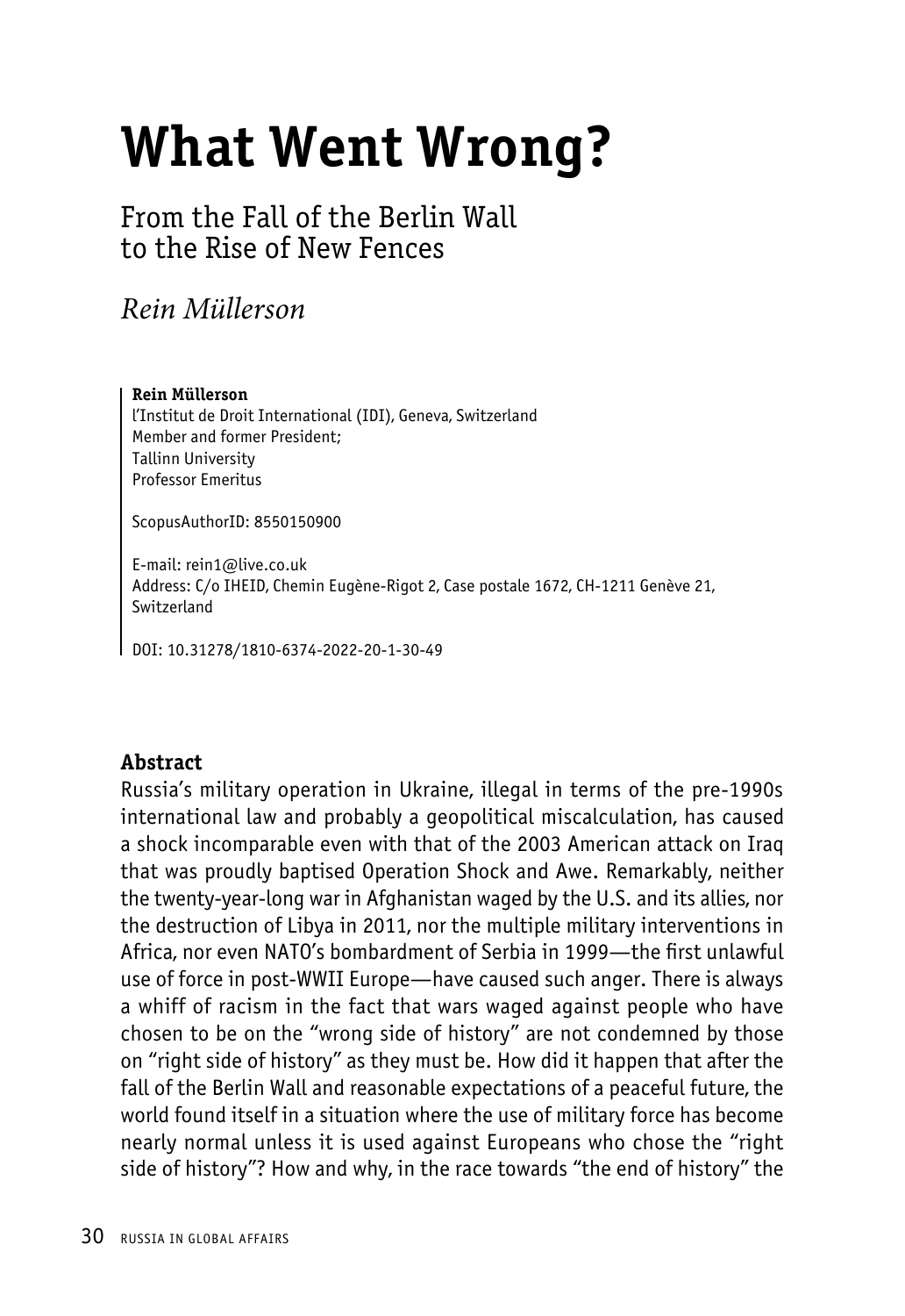fundamental principles of international law have been twisted and crumbled to such an extent that soon there may be not a single man left in the world to contemplate this end? Today we are all in unchartered waters, but we still have a chance to survive if we learn the lessons of history which offers helpful hints of how to end military confrontations.

*Keywords:* Dangers of unilinear interpretation of history, balance of power, NATO expansion, war in Ukraine, military alliances vs collective security, 1815 Vienna Congress vs 1919 Treaty of Versailles.

**On** February 24, 2022, Russian forces launched a military operation in Ukraine. For me personally it is, above all, a great tragedy since I am intimately familiar with many people from both these nations. In 2014, I publi operation in Ukraine. For me personally it is, above all, a great tragedy since I am intimately familiar with many people *of Geopolitics*, in which I analyzed the main aspects of the conflict with respect to international law, such as the annexation, or as Russia put it, "reunification with the motherland," of Crimea (Müllerson, 2014). Both these qualifications can be used for describing what happened in March 2014. One could even use the formula "unlawful, but legitimate" borrowed from Western justifications of its illegal uses of military force. However, what happened in February 2022 is a different kind of animal, the terrible one. From the geopolitical point of view, it may well be that Russia has miscalculated. Moreover, the violations of the Minsk Accords by Kiev and the inability or unwillingness of Ukraine's Western partners to put pressure on it in this matter do not justify Russia's actions. Even Washington's militarization of Ukraine and making it NATO's *de facto* member (though without Article 5 security guarantees, which shows how little the U.S. cares about Ukraine and Ukrainians), could not serve as a basis for the use of force in Ukraine. More justifiable could have been limited use of force to protect the people of the Donetsk and Lugansk regions, who had lived for eight years under constant attacks from the Ukrainian army and extreme nationalistic paramilitaries.

However, although Russia is responsible for its actions, there are those, both in Ukraine and particularly in the West, who have been working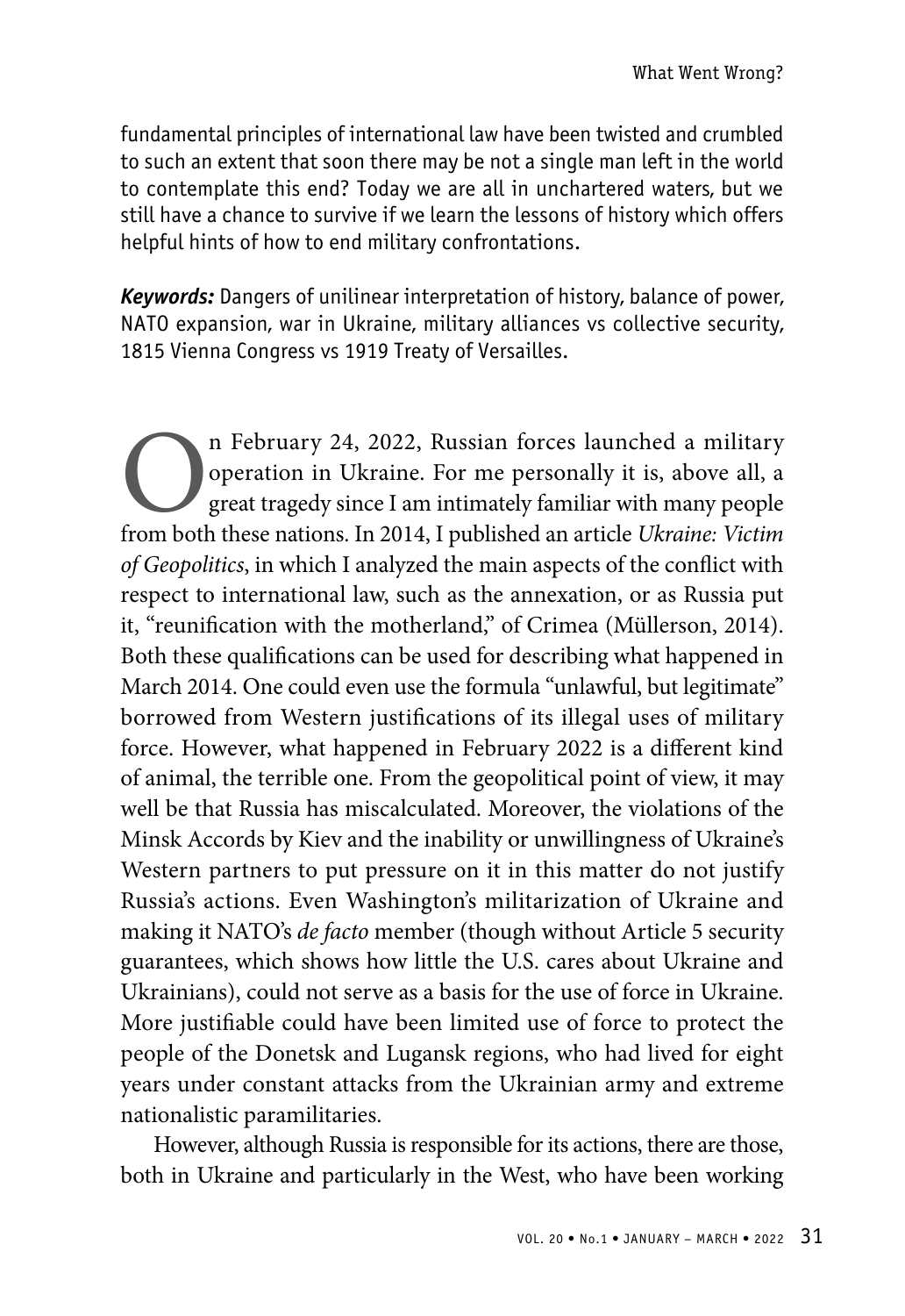hard for years to transform Ukraine into a bridgehead, even a launching pad against Russia, not caring at all what it may ultimately mean not only for Russia but also for Ukraine. Responsible for wars are not only those who are the first to pull the trigger, but also those who make it inevitable, or at least highly plausible. Below I will try to show how it all went wrong and share my reflections on what could be done about it.

## **ON THE DANGERS OF TELEOLOGICAL AND LINEAR INTERPRETATION OF HISTORY**

Almost the same time—over thirty years—has passed since the Berlin Wall came down, the Soviet Union collapsed and my native country, Estonia, restored its independence. This was a period when the end of the Cold War was loudly and proudly proclaimed by many, both in the East and the West, and when quite a few international lawyers, including myself, wrote about the coming era of the primacy of law in world politics. The words about the end of the Cold War were also in the title of one of my articles published in 1989 both in America and in Moscow (Vereschcetin and Müllerson, 1989), and my comments to speeches delivered by Mikhail Gorbachev and other Soviet leaders. As an active participant in those events, first in Moscow and later in Estonia, I had high hopes for a future world if not without any conflicts (even then I was not so naïve), then at least where cooperation would prevail over confrontation, between reasonable actors in the least. Together with Lori Damrosch, I co-edited a book, *Beyond Confrontation: International Law for the Post-Cold War Era*, written by relatively young American and Soviet international lawyers not tainted by the Cold War rhetoric and mentality (Damrosch and Müllerson,1995). We genuinely believed in the possibility of a better world. Today, however, besides COVID-19, environmental cataclysms, conflicts between liberal elites and those whom Hillary Clinton called "a basket of deplorables" whose grievances have been exploited by populist politicians, we are facing a renewed great power confrontation. What went wrong? Why did our expectations fail?

First, it must be noted that not all has gone wrong and there have been many positive developments in various domains and places. There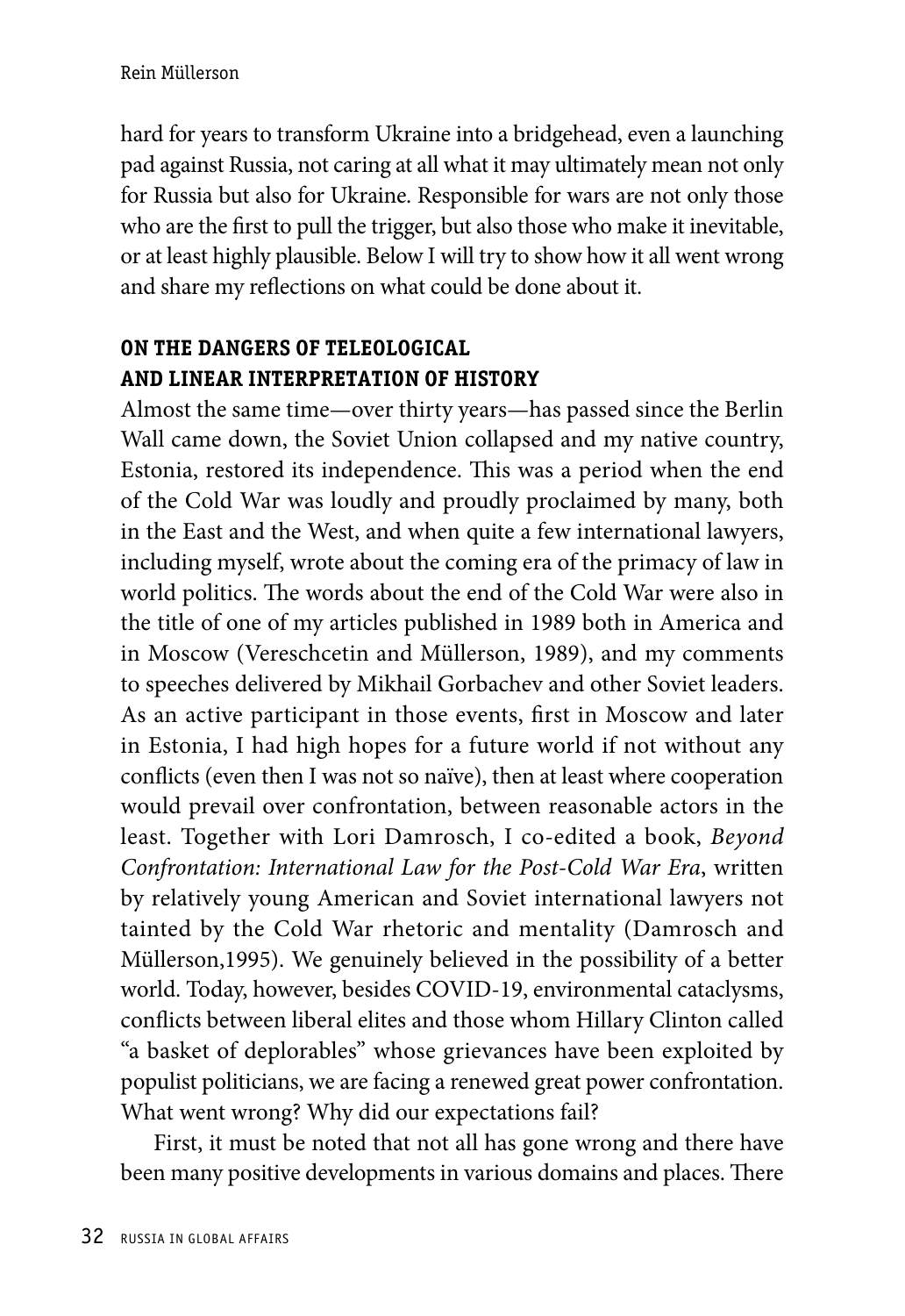are still many areas of international law where, using the famous dictum of Louis Henkin, "almost all nations observe almost all principles of international law and almost all of their obligations almost all of the time" (Henkin, 1979). Many societies have become more prosperous, and democracy has spread into countries where it was absent. In the 1990s, notwithstanding the first Gulf War (or maybe even thanks to it), when the international community acted almost unanimously against aggression, it seemed that the world had become more peaceful than before. The rise of internal conflicts after the disappearance of the restraining Cold War discipline and the increase in terrorist attacks moved center stage for the world politics agenda, since the main threat to the survival of humankind had disappeared, hopefully for good, as it was believed. It was not so much terrorist attacks as inadequate responses to them that created new serious problems. However, even in reactions to these responses one could already discover the seeds of coming divisions. Whereas terrorist attacks in New York, London, and Paris were seen as acts of those "who hate our freedoms," similar assaults in Russia or China were depicted as responses of those whose freedoms were limited by "the authoritarian regimes." This is a small but significant sign of the hubris of those who considered themselves to be the winners in the Cold War and on the right side of history. This hubris and the belief in the end of history form *la toile de fond*, as the French say, or the background, as the Anglo-Saxons say, of most serious challenges and confrontations the world is facing today.

After the fall of the Berlin Wall most Western (and especially American) politicians and political analysts became Fukuyamians (although most of them usually denied this) who believed that there was only one right historical track—liberal-democratic—and that only they were on the right side of history. In this respect, liberal-democratic and Marxian ideologies (both of Western origin) are methodologically close and rather unsophisticated, not to say primitive. For example, in their otherwise rather interesting and forward-looking article two prominent American experts, Daniel Deudney and G. John Ikenberry (2009), observed that "[J]ust as the Nazis envisioned a 'new order' for Europe and the Soviet Union designed an interstate economic and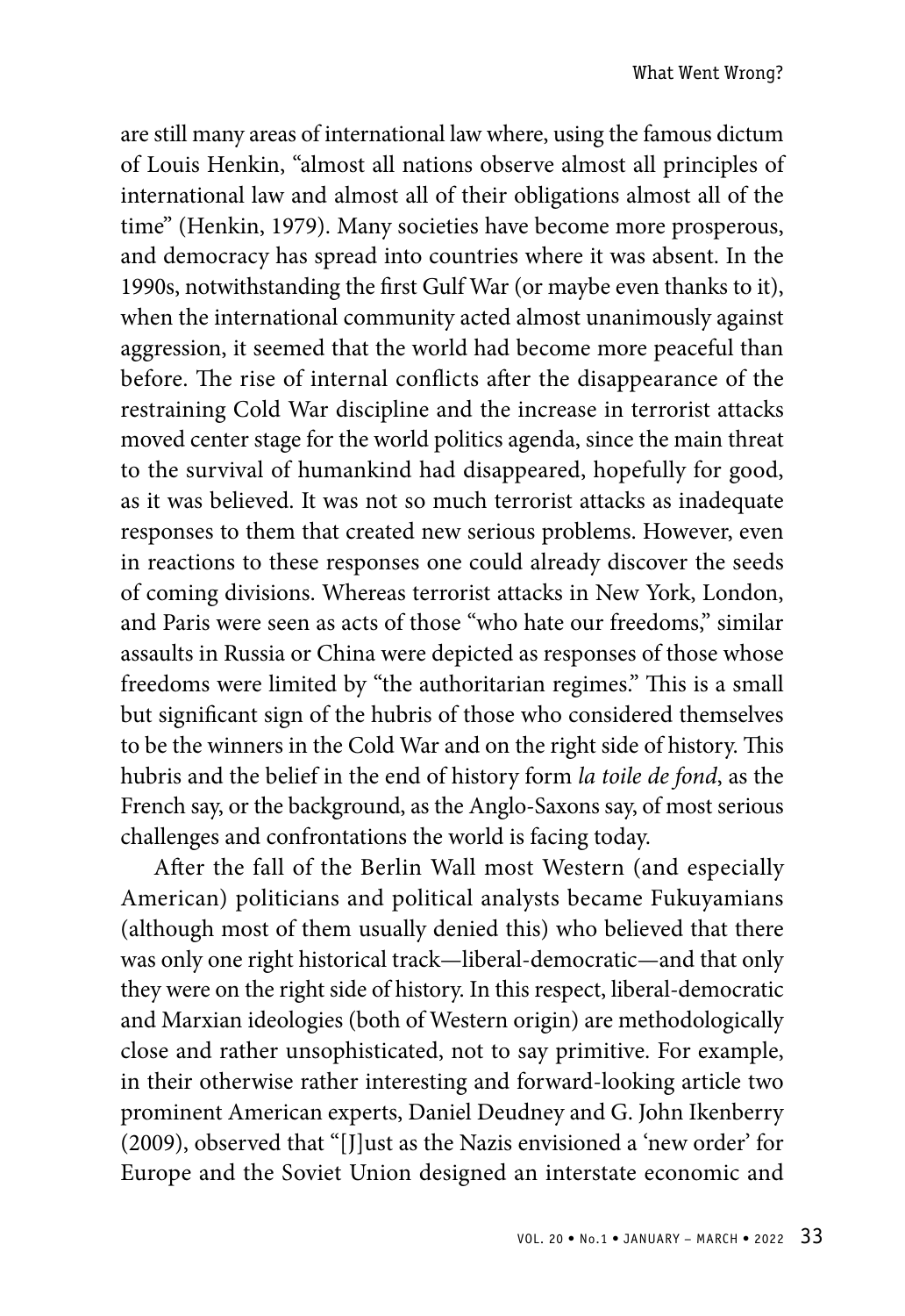political order, so, too, did the liberal West." So far, so good. However, using the same method that the Marxists had exploited, these two American professors came to the optimistic conclusion that "[T]he foreign policy of the liberal states should continue to be based on the broad assumption that there is ultimately *one path to modernity* [emphasis added]—and that it is essentially liberal in character," and that "[L]iberal states should not assume that history has ended, but they can still be certain that it is on their side." This is only a slightly modified and moderated version of the deterministic, unilineal and unidirectional Hegelian, Marxian, and Fukuyamian end-of-history argument. Such end-of-history philosophy has been widely used to justify the expansion of liberal democracy across the world, as well as the efforts to perpetuate unipolarity and make those who are against it be seen as being on the wrong side of history.

I am not going to dwell here upon the challenges facing liberal democracies, whose roots are mostly internal. Nevertheless, one thing needs to be mentioned. The collapse of the Soviet Union thirty years ago and the success of reforms in China since Deng Xiaoping's coming to power in 1978 signified the collapse of the communist utopia. However, the failure of this rival ideology and practices based on it also did a disservice to the winner, at least in two respects. The winner believed that this was the end of history and nothing better could emerge. Such a teleological approach to history is not only wrong but also extremely dangerous, especially if one tries to follow it in practice, particularly in foreign affairs. Also, the disappearance of the rival that had indeed underperformed in comparison with the Western model, disclosed the latter's own internal contradictions that seemed to be secondary or were even suppressed during the Cold War. For example, liberalism and democracy, which had always had a kind of friend/ enemy relationship (the more liberties, especially in the economic field, the less democracy and vice versa) became more inimical and less friendly, especially in the context of the latest wave of globalization. Inequality increased in practically all societies. However, the West continued to spread its model across the world, including in the most unfertile places such as Iraq and Afghanistan.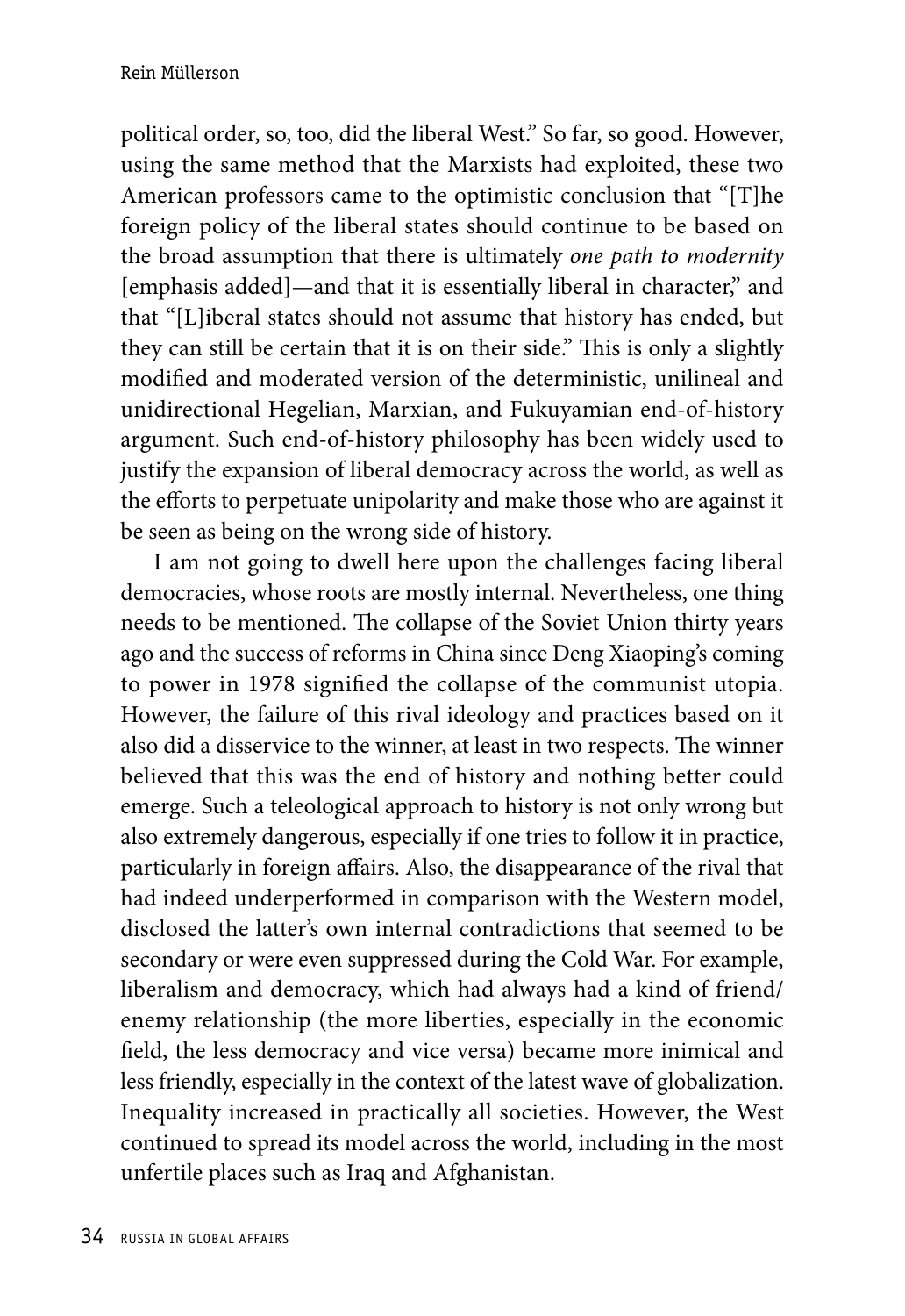It is difficult to be more wrong than Condoleezza Rice was in 2006 when she spoke about the developments in the Middle East. Then Secretary of State, she claimed without any sign of irony or hesitation in her voice: "What we're seeing here, in a sense, is the growing—the birth pangs of a new Middle East" (Rice, 2006). Birth pangs indeed, but of what? Nothing turned out as she had predicted. Today thousands upon thousands are continuing to die, not only in the Middle East but also in Europe and other places, as a result of these birth pangs. Has she, or anybody else, been held responsible, even if only politically and morally, for advocating and supporting these "birth pangs" which have birthed but monsters? After being so terribly wrong in 2006 on the Middle Eastern matters, a decade later, in March 2016, in a public lecture entitled *Challenges of a Changing World*, she taught young Ukrainians in Kiev how to build democracy at home, be thankful that they are not in "Liberia where the standard of living is much lower," and fight the Russian aggression abroad (Observer, 2016).

The world is too big, complex, and diverse to have its rich tapestry flattened into a carpet with only one—be it Judeo-Christian, Anglo-Saxon, Confucian, Muslim, or even secular liberal-democratic—pattern dominating. Although societies often borrow from their neighbors what seems to work well, these are usually technological novelties or management practices and not ways of life. In anthropology, there is a notion of schismogenesis, which means that instead of plagiarizing ideas and practices from other societies, peoples tend to remain or even become more distinctive, retain and develop their special identity (Graeber and Wengrow, 2021). In Russia, it can be seen in what President Putin has called healthy/moderate/reasonable conservatism, a kind of reaction to the attempts to Westernize it. I am not going to discuss here the meaning of this conservatism and to what extent it is consonant with the nature and history of Russian society, but for me one thing is clear. The Kremlin has become more conservative and, also, more authoritarian thanks, at least partly, to the Western interference in Russia's domestic affairs and its encirclement by NATO. Moreover, there is a merit not only in biological and intra-societal diversity but also in inter-societal diversity since uniformity would be the end of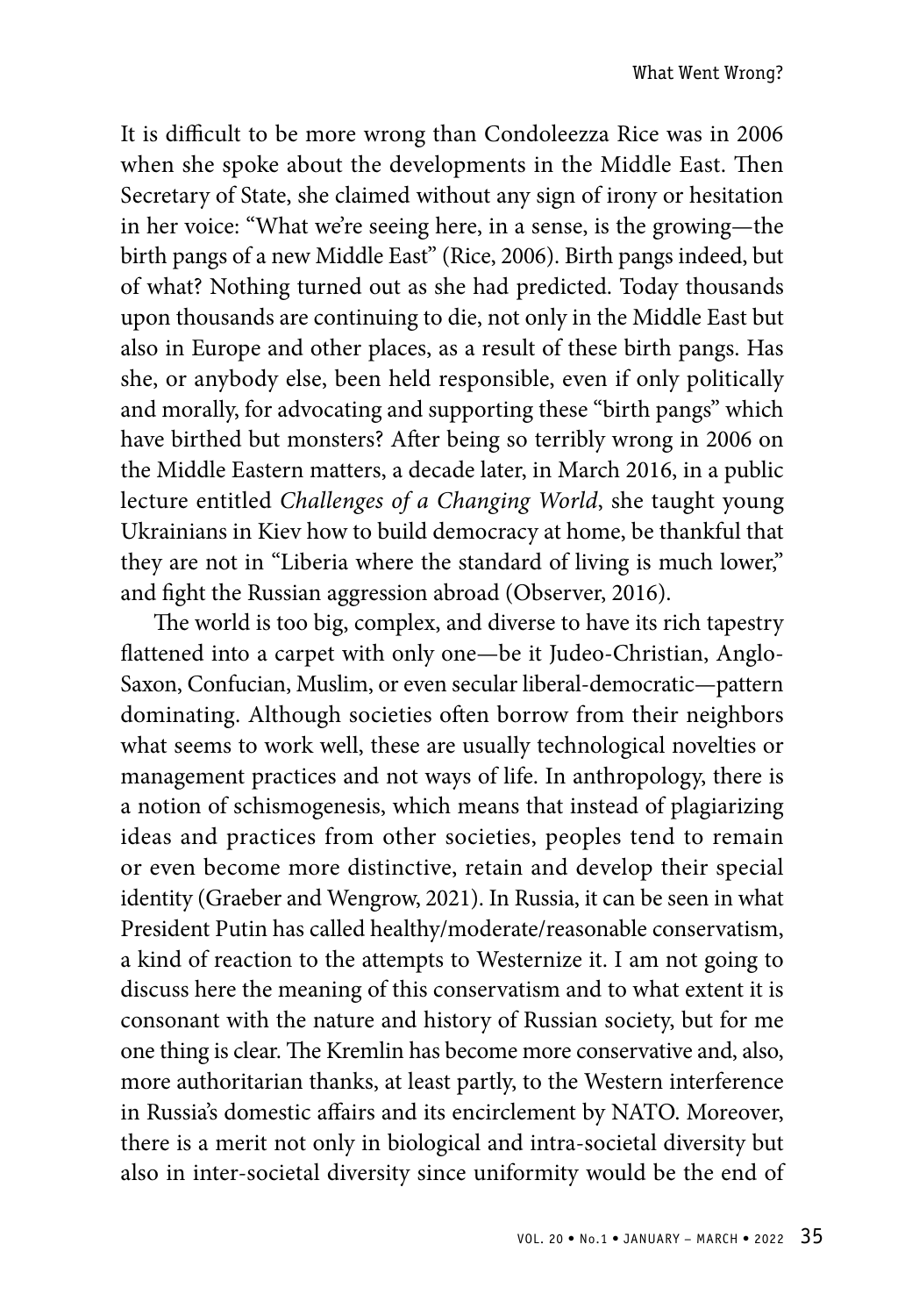experimentation and eventually of development. (Although too much diversity within societies may lead to disruption of the societal bonds that hold them together, and there are societies whose divers practices may be difficult to accept).

## **BALANCE OF POWER—A PRECONDITION OF A MORE OR LESS PEACEFUL WORLD**

The Westphalian international society, that is, society of sovereign states, which emerged in the aftermath of the Thirty Years' War, was a regional international society, which managed to extend, mostly through colonial policies, its characteristics and principles to the rest of the world. Adam Watson writes: "The European society of states evolved out of the struggle between the forces trending towards a hegemonial order and those which succeeded in pushing the new Europe towards the independence end of our spectrum... The Westphalian settlement was the charter of a Europe permanently organized on an anti-hegemonial principle" (Watson, 1992, p. 182). Only with the emergence of relatively equal centralized nation-states could modern international law (then often called the "international law of civilized nations," that is, European international law), with its concepts of sovereign equality, non-interference in internal affairs and non-use of military force, take shape.

Of course, not all states were equal, and there was a constant struggle for dominance and attempts to either ignore international law or to reinterpret it in accordance with one's interests, or to instrumentalize it for one's own purposes. However, except for the relatively brief period of Napoleonic Europe, no power had been able to dominate the whole continent. And it was exactly for that reason, after Napoleon Bonaparte had disturbed the existing power balance to its very roots and established an almost continental-wide empire, that in 1815 in Vienna the victorious powers consciously and conscientiously created a continental international system that became known as the Concert of Europe. It guaranteed the longest peaceful period the Old Continent had ever known. Importantly, it was not only the de facto balance that was restored after Napoleon had been defeated; it was also the recognition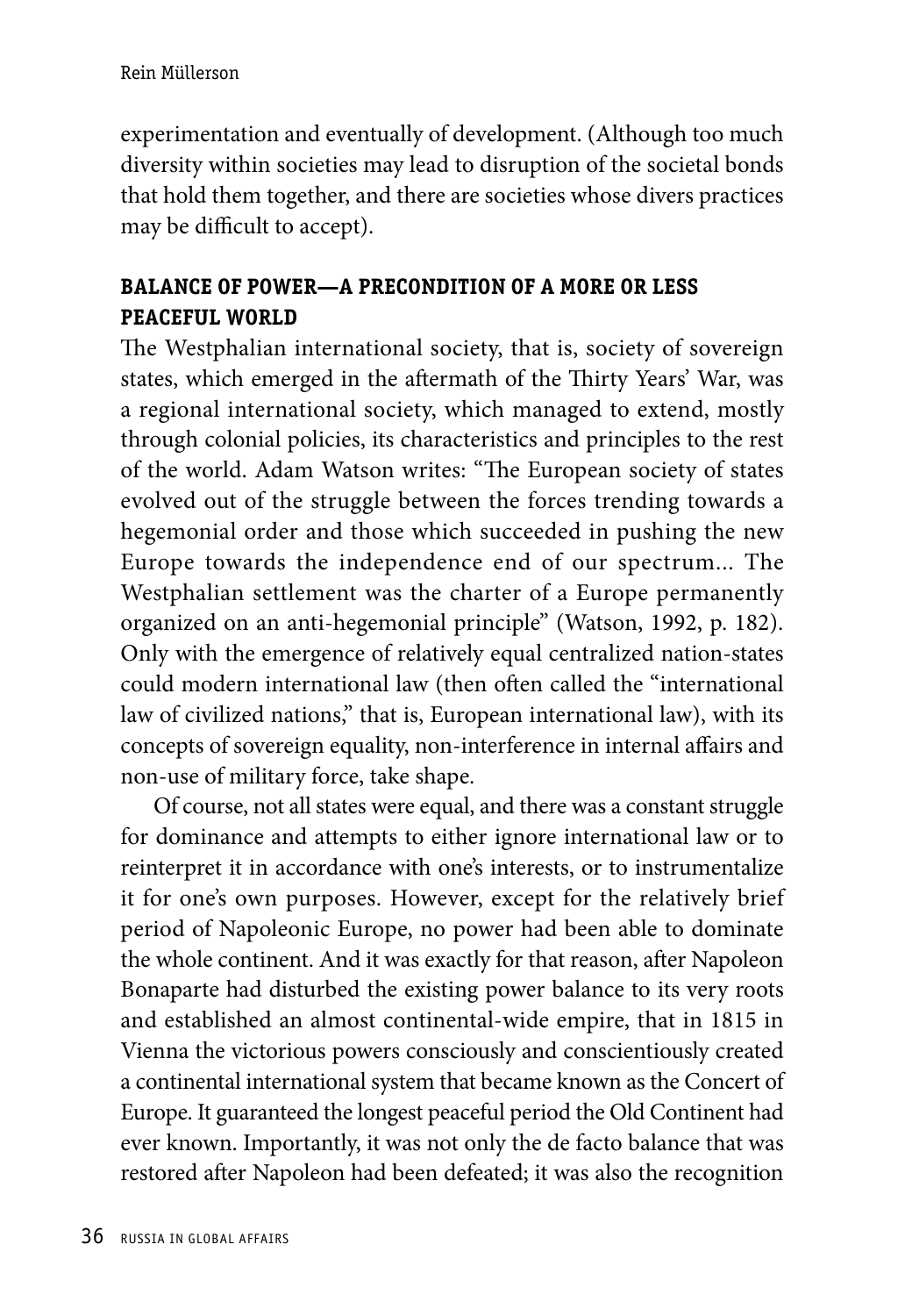of the necessity of this balance for European security (i.e., there was practice plus *opinio juris*). Remarkably, it also secured the inclusion of France in the concert of powers, notwithstanding the efforts of some to humiliate the defeated enemy, to add insult to injury. Unfortunately, neither the winners of the First World War nor those of the Cold War were as wise as Tsar Alexander I, Viscount Castlereagh and Clemens von Metternich had been in Vienna in 1815. Similarly, when Hitler tried to conquer the Old Continent, the European powers, together with the United States, established a united front against the aggressor, notwithstanding deep ideological differences between them. The UN Charter, particularly the composition and the powers of its Security Council, also reflects the idea of the balance of power, although due to the rise of new centers of power and underrepresentation of whole continents in the Council, its composition has become somewhat outdated. However, the idea is still valid.

In this respect the world has not changed. Even today the arrogance of one superpower can be controlled and tamed by the might of another superpower or a coalition of powers; international law can be helpful and play its role in this process. Without such a balance it not only becomes helpless, but simply disappears, leading to the emergence of imperial law or a situation where everyone has its own understanding of legality (or, rather legitimacy, the term widely used today). In 1971, Richard Nixon, speaking with the editors of *Time* and referring to the 19th-century Concert of Europe, stated: "We must remember the only time in the history of the world that we have had any extended period of peace is when there has been balance of power. It is when one nation becomes infinitely more powerful in relation to its potential competitor that the danger of war arises. So, I believe in a world in which the United States is powerful. I think it will be a safer world and a better world if we have a strong, healthy United States, Europe, Soviet Union, China, Japan, each balancing the other, not playing one against the other, an even balance" (Kissinger, 2014, p. 303).

Although Kissinger's diplomacy and Nixon's visit to China in 1972 served, *inter alia*, the purpose of balancing the Soviet Union, the realism of the Nixon–Kissinger tandem is in stark contrast with Wilson's (or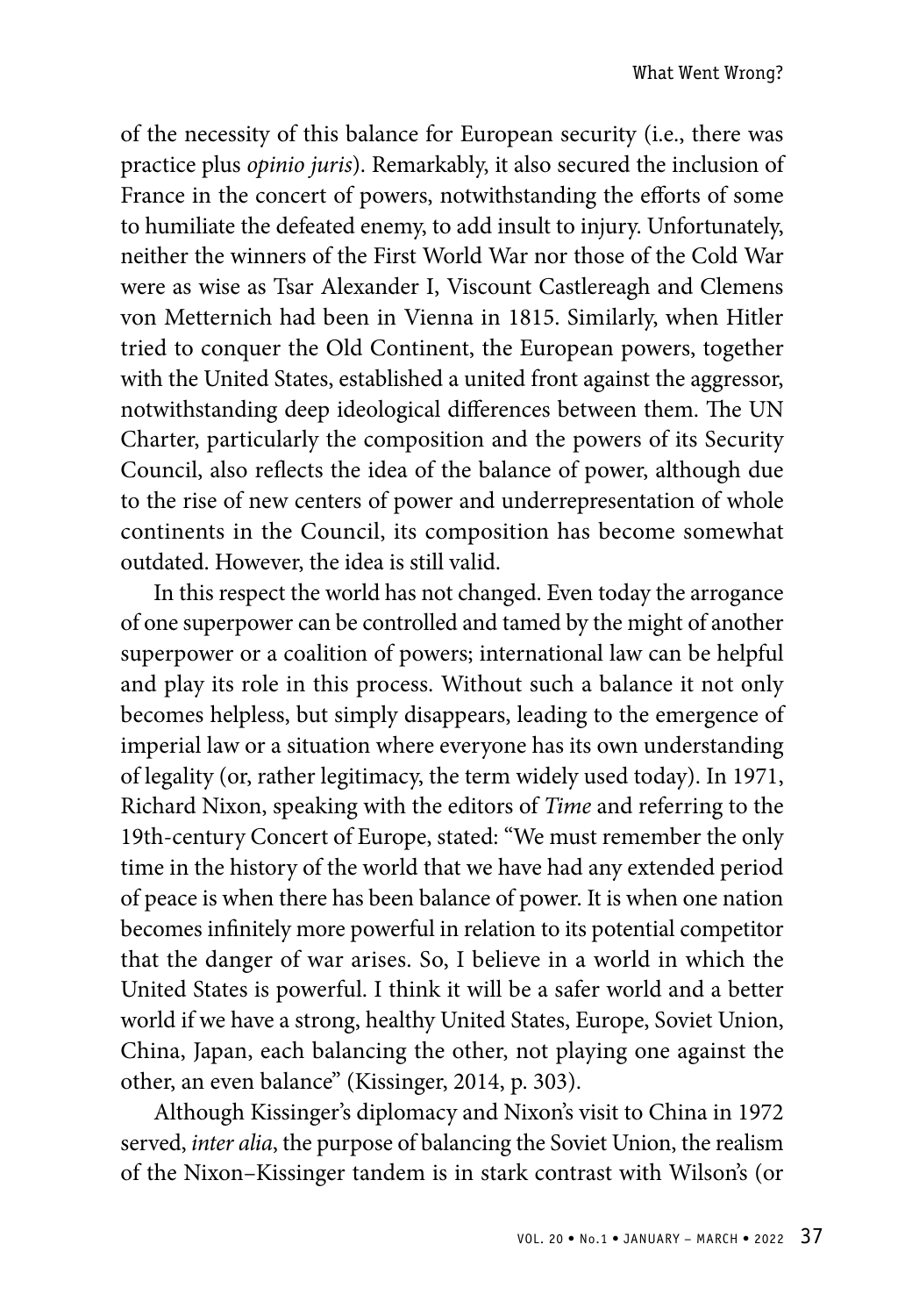Lenin's, for that matter) utopian messianic idea of the betterment of the world, in the process of which societies are destroyed, and thousands, if not millions, are killed. Kissinger warns us that a stable balance of power remains as crucial now as it was in the Westphalian era, and emphasizes that today "to achieve a genuine world order, its components, while maintaining their own values, need to acquire a second culture that is global, structural and juridical—a concept of order that transcends the perspective and ideals of any region or nation. At this moment of history this would be a modernization of the Westphalian system informed by contemporary realities" (ibid, p. 372).

Any balance of power presumes, by definition, the existence of more than one center of power. Just as the separation of powers domestically presumes the existence of at least legislative, executive, and judicial branches, between which a certain equilibrium should exist. Separation of powers within a state and balance of power in international relations play comparable roles. Both these principles are meant to prevent concentration of power, which is a natural tendency (and not only in domestic and international politics but also in economics and even in academia) and which may lead to its super concentration if not properly checked. Super concentration of power usually ends in a Big Bang, similar to the explosion of black holes in the Universe, leading to the emergence of new galaxies. While totalitarian societies may explode in rebellions of those who have nothing to lose but their chains, in international relations, as world history testifies, there always emerge those who start counterbalancing the imperial center. Such periods, if not handled carefully and responsibly, tend to end in great-power wars. Unfortunately, today the world seems to be going through such a dangerous period.

## **THE COLD WAR BALANCE, UNIPOLARITY AND THE QUEST FOR NEW NORMALCY**

The Cold War-era international system was also a balance-of-power system. However, as a bipolar system, it was almost exclusively competitive, where both poles not only constantly sought to outplay each other, but also believed in a worldwide triumph of their respective social, economic, and political systems. Nevertheless, even in such an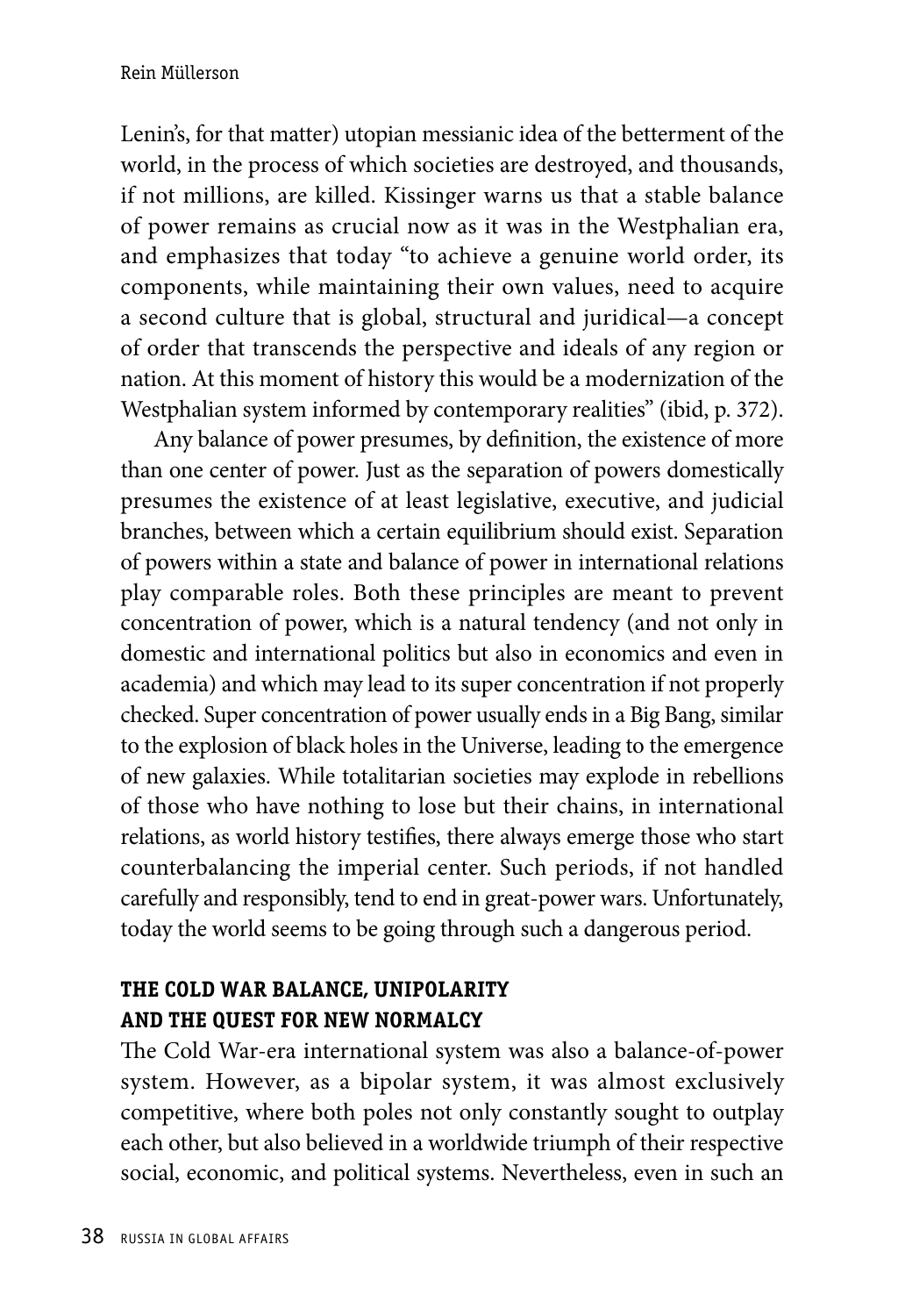inauspicious environment international law developed and mattered. Moreover, the period of *détente* (1969–1979) was marked by bilateral and multilateral agreements (the latter were sometimes initiated by the two superpowers and then sent to allies on a FYA—for your attention basis), especially in the field of disarmament and confidence-building measures, with informal rules of the game and political understandings. Although such a system, with only two dominant actors seeking absolute dominance, was not the most stable one, relative power equality was a constraint on each other's arrogance and had a soothing impact, even if Mutually Assured Destruction (MAD) had the strongest pacifying effect. As Martti Koskenniemi ironically noted, "to apply [Karl] Schmitt's description of the new Nomos [law] to the behavior of the Western Powers in Kosovo and Iraq, the 50-year interlude may be explained by the Cold War having prevented a full-scale moralization of international politics. Ironically, then, for a century, the Soviet Union may have taken the role of the Schmittian *Katechon*—restrainer of the coming of the Antichrist" (Koskenniemi, 2006, p. 493). Of course, Moscow did not play the role of an idealistic or altruistic restrainer of Washington's arrogance; the Kremlin's expansionist impulses were similarly restrained by the American power, but one of the effects, or side-effects if you will, of the relative balance of power between Moscow and Washington, that none of them liked, was certainly that it put limits on the use of force in international relations, and not only between the two superpowers; it had restraining effects beyond.

This balance evaporated with the disappearance of the Soviet Union, and for the first time in the history of humankind a unipolar world emerged. The unipolar moment of the 1990s, with only one superpower (or hyper power, to use the term proposed by former French Foreign Minister Hubert Védrine) dominating the whole world, was an anomaly in the history of geopolitics. Even the greatest empires of the past, such as those of Alexander the Great or Genghis Khan, and even the British Empire in which the sun never set, controlled only parts of the planet Earth. After the collapse of the bipolar world the United States began to look at the whole world as the sphere of its vital interest where no rival power could be allowed to rise. Such an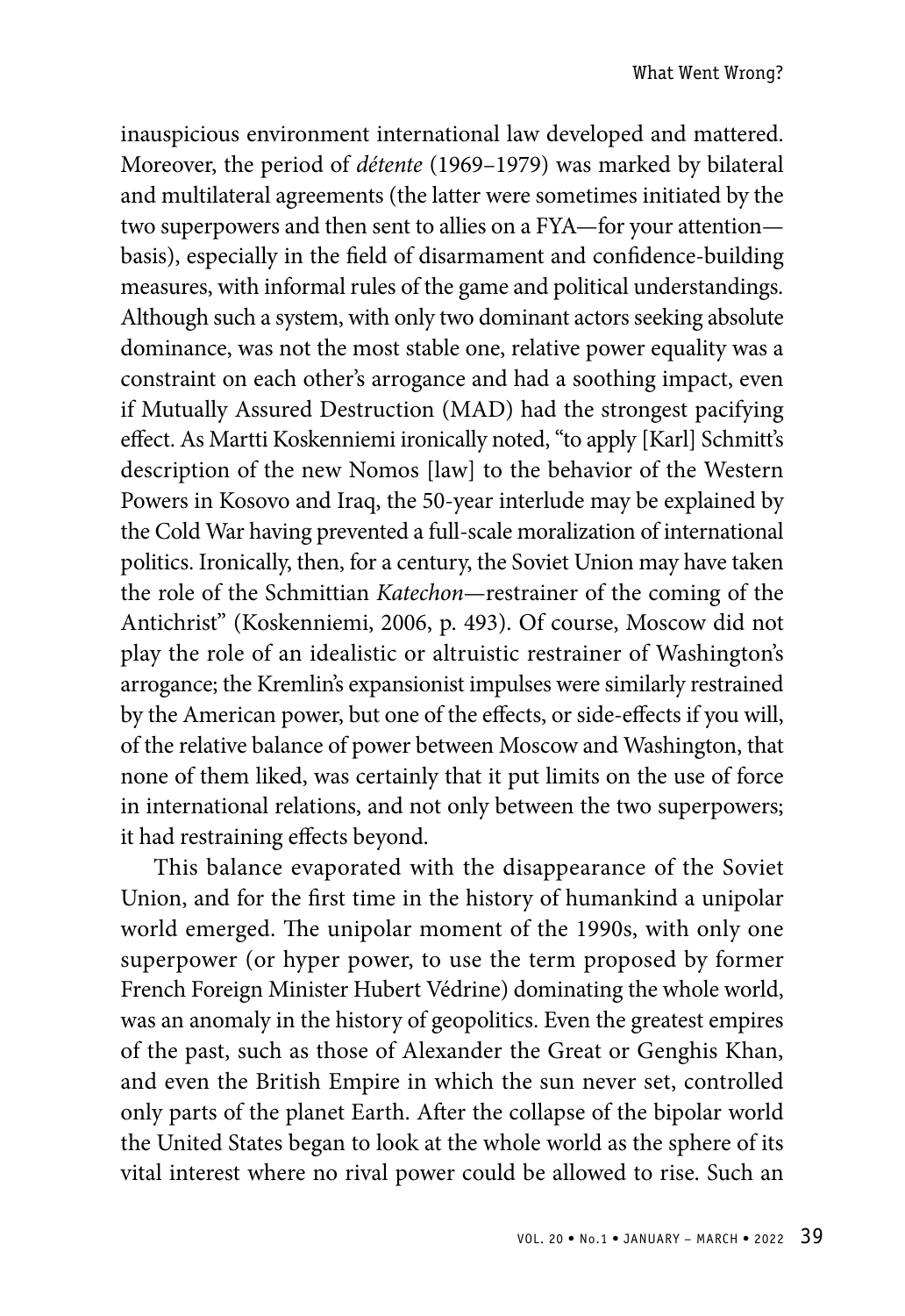anomalous situation, being, in fact, a historical aberration, could not last long, and due to the mistakes (in Iraq, Afghanistan, Libya, etc.) of consecutive American administrations it turned out to be even shorter than it could otherwise have been. And note, all these mistakes, though having different trigger mechanisms, had one and the same ideological source: the persisting desire to create a uniform world that would be governed from one center (to make the world safe for democracy, as the mantra went). Jean-Marie Guéhenno was right in stating in 2021 that "today we have to admit, even if reluctantly, that what was presented as a universal project, a 'multilateral liberal world order' was a Western project, expressing a transient moment when the West seemed to dominate the world. This ephemeral project served the interests of the American power that did not hesitate to break the rules if that seemed to be in its interest" (Guéhenno, 2021, p. 46).

Yet, from the onset of the 21st century, not only did the "usual suspects"—China and Russia—begin counterbalancing, but various regional powers also started to force multipolar elements into the emerging international system. However, such a trend has not been to Washington's liking, and through its containment and roll-back policies, either unilaterally or through NATO and even the European Union, the United States has been targeting Russia and China in an attempt to perpetuate the unilateral moment of the 1990s. Either by misreading history or for propaganda purposes the role of domestic political regimes in foreign policy has been too often overexaggerated. Even if China or Russia were liberal democracies (which in the first case is pure utopia, and in the second case, unrealistic in the foreseeable future, considering the current trends to which Western policies have contributed considerably), they would not practice bandwagoning policies and follow Washington's lead as most European and even non-European nations do.

## **ON ZONES OF INFLUENCE AND THE RIGHT TO BELONG TO MILITARY ALLIANCES**

In this context a comment on two ideas vented in recent years *ad nauseum* seems appropriate. The first one states that the 19th century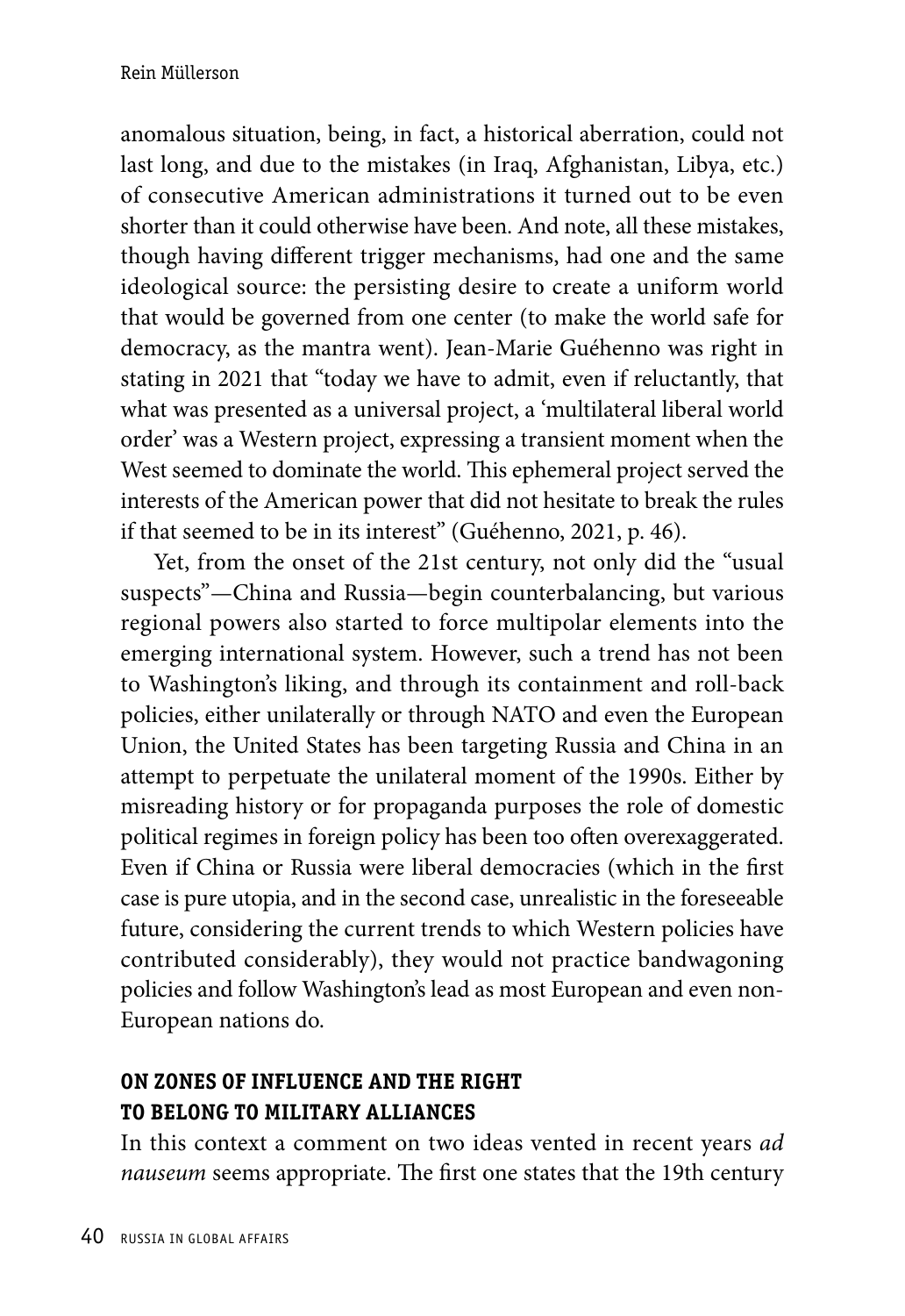(or for some the Yalta) model of zones (or spheres) of interest (or influence) is outdated. In the fall of 2014 in Tallinn, President Obama said "we reject any talk of spheres of influence today" (Remarks, 2014). This statement was applauded as enthusiastically as thirty years earlier the speeches of Comrade Leonid Brezhnev had been applauded (although I am sure that in 2014 most Estonians were genuine in their enthusiasm). But like many people in the world, Estonians were naïve as it is obvious that if Washington considers Europe, the Middle East, or the Asia-Pacific region a sphere of its vital interests, it will naturally deny everybody else's right to make similar claims.

The second idea, repeated *ad nauseum*, is the so-called NATO's "open door policy." It is said that it is a sovereign right of every state to choose its alliances and decide whether to belong or not to belong to NATO. Following this logic, one could also claim, for example, that every state has a sovereign right to have nuclear weapons, especially if they have not renounced this right by becoming a party to the 1968 NPT Treaty. However, we know too well that biting sanctions have been used against some aspiring nuclear powers, while even targeted military strikes have been "on the table" against others. At the same time, it is even more obvious than the desire of some states to join the nuclear club that all states, big and small, are unwilling to have neighbors belonging to hostile military alliances. Therefore, in the superpower rivalry—and it is difficult to deny that this is what is going on in the world today—any expansion of American influence, particularly in terms of its military presence, to the borders of other powers will force the latter to react. That is why the idea of NATO as a club with doors wide open for all looks disingenuous to me. Whereas membership in the European Union does not threaten vital security interests of third states (although this may involve problems as well), belonging to a military alliance whose main purpose, even whose *raison d'être*, is countering militarily a specific state (or a group of states) constitutes a security threat to the latter. Therefore, any state becoming a member of a military alliance with a clearly declared adversary (adversaries), thereby also declares that this common adversary is its potential enemy and thus forces the latter to react.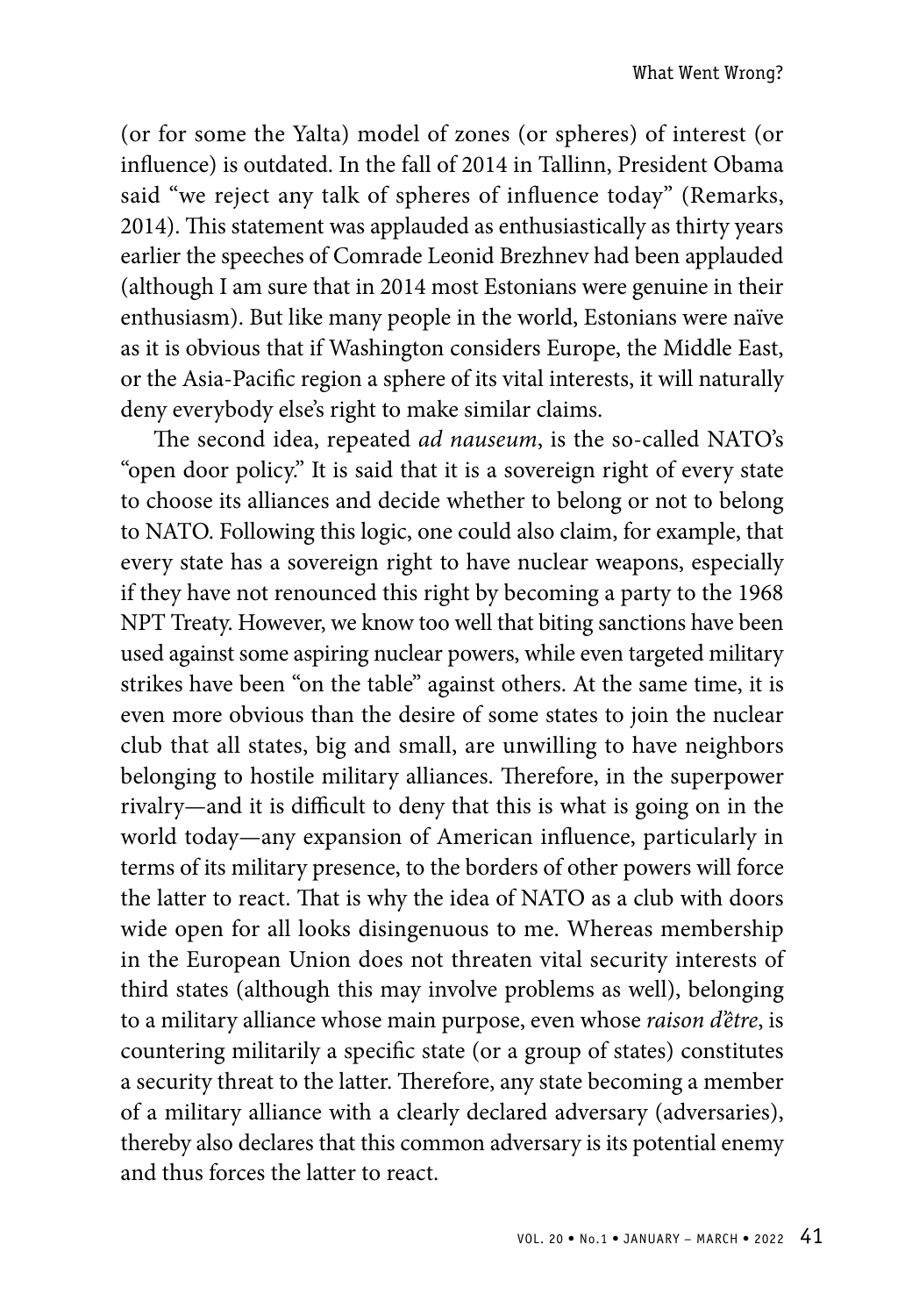Even as a law student, I was puzzled by the Latin dictum *"Fiat iustitia, et pereat mundus,"* because it is clear that without the world justice and injustice alike cease to exist. One may, of course, sacrifice one's own life for the sake of a just cause, but being ready to destroy the world even for a just cause is quite a different matter, and a case for psychiatric examination. The freedom to join military alliances as a sovereign right that trumps all other considerations such as collective peace and security is a similar nonsense.

In his excellent new book entitled *The Ambassadors: Thinking about Diplomacy from Richelieu to Modern Times*, Robert Cooper (2021) analyzes, *inter alia*, the 1962 Cuban Missile Crisis. He correctly observes that the Soviet nuclear weapons in Cuba would have constituted a significant new threat to the United States; they would have been "a cheap way to change the military balance, and that [was] Khrushchev's main motive." That is why Washington threatened to destroy the facilities being built in Cuba if the Soviets would not withdraw them, notwithstanding that neither Moscow nor Havana were in breach of the norms of international law. Dean Acheson, a distinguished American diplomat and lawyer, Secretary of State from 1949 to 1953, commented on the 1962 crisis: "The power, position and prestige of the United States had been challenged by another state; and law simply does not deal with such questions of ultimate power—power that comes close to sources of sovereignty" (Acheson, 1963, p. 14).

Robert Cooper is also right in saying that Soviet nuclear weapons in Cuba would have enhanced the Soviet Union's security, but they would not have done much for Cuba—"the reverse, in fact: they make it a target" (Cooper, 2021, p. 327). The same is true about NATO's, particularly U.S., military presence in countries neighboring Russia. This may enhance American security, but it makes Russia's neighbors targets for the Russian military. Praising the leaders of the two superpowers for saving the world in 1962, Robert Cooper writes about what John Kennedy was guided by in rejecting calls for immediate all-out military action advocated by his opponents in Congress. The President followed advice that he, when a boy, had singled out when reading Basil Liddell Hart's book: "Keep cool. Have unlimited patience. Never corner an opponent, and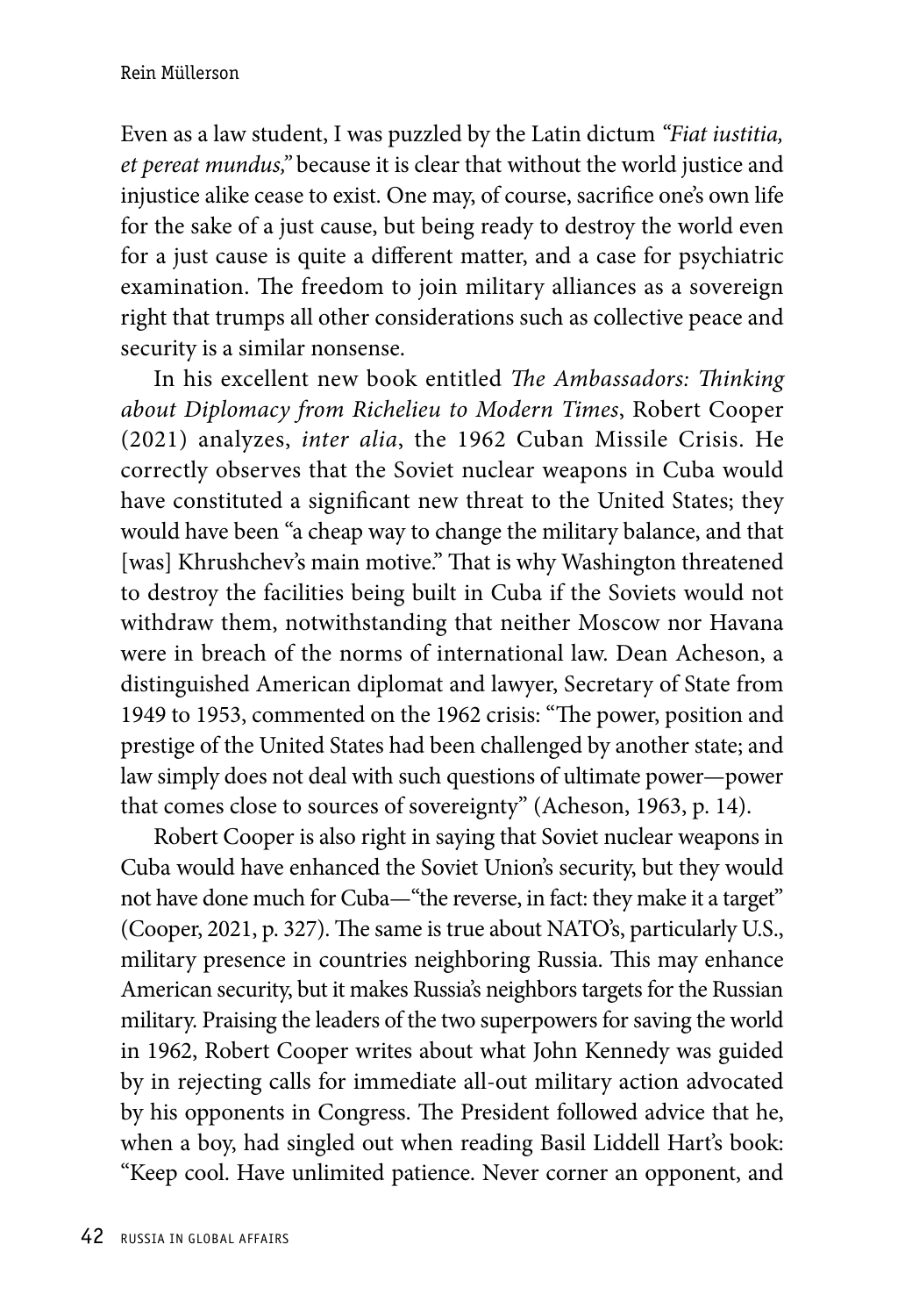always assist him to save his face. Put yourself in his shoes. … Avoid selfrighteousness like the devil—nothing is so self-blinding" (ibid, p. 341). However, to follow this great advice, one must be a politician of John Fitzgerald Kennedy's caliber, which in the political climate prevailing in most societies today is almost an impossible demand.

## **FROM INTERNATIONAL LAW TO A WORLD LAW AND (HOPEFULLY) BACK?**

International law as such, in contradistinction, for example, to imperial legal systems that have existed or the current EU law, cannot subsist in a system with one dominant center. International law as a more or less coherent system of rules and principles started developing after the 1648 Peace of Westphalia, which had concluded the devastating Thirty Years' War in Europe. Before, there had existed a multi-layered authority in Europe, where the Papacy, the Emperor of the Holy Roman Empire and a multitude of kings, counts, earls and dukes competed for a place under the sun (Bull, 1977).

Since its emergence as a more or less coherent system of principles, norms and procedures, international law has been based on two underlying factors: multipolarity and balance of power. If multipolarity in the international system is an obvious necessity due to the sheer scale of the world and its social, cultural, and developmental diversity, it is also a *conditio sine qua non* for the very existence of international law. This was well understood by Swiss international lawyer Emmerich de Vattel, who in 1758 in his celebrated *Le Droit des Gens* wrote about the foundation of international law: "This is the famous idea of the political balance or equilibrium of power. We have in mind a situation where no power is able to dominate absolutely, to make laws for others" (Vattel, 1758, pp. 47-48). In 1861, Sir Travers Twiss, a prominent English jurist, Queen's Advocate-General, and also my distant predecessor as Professor of International Law at King's College, London, wrote that "the concept of general balance designed by the treaty-systems [he had in mind the 1713 Peace of Utrecht that put an end to the wars of the Spanish succession and treaties adopted by the 1815 Congress of Vienna] would guarantee particularly the existence of the sovereignty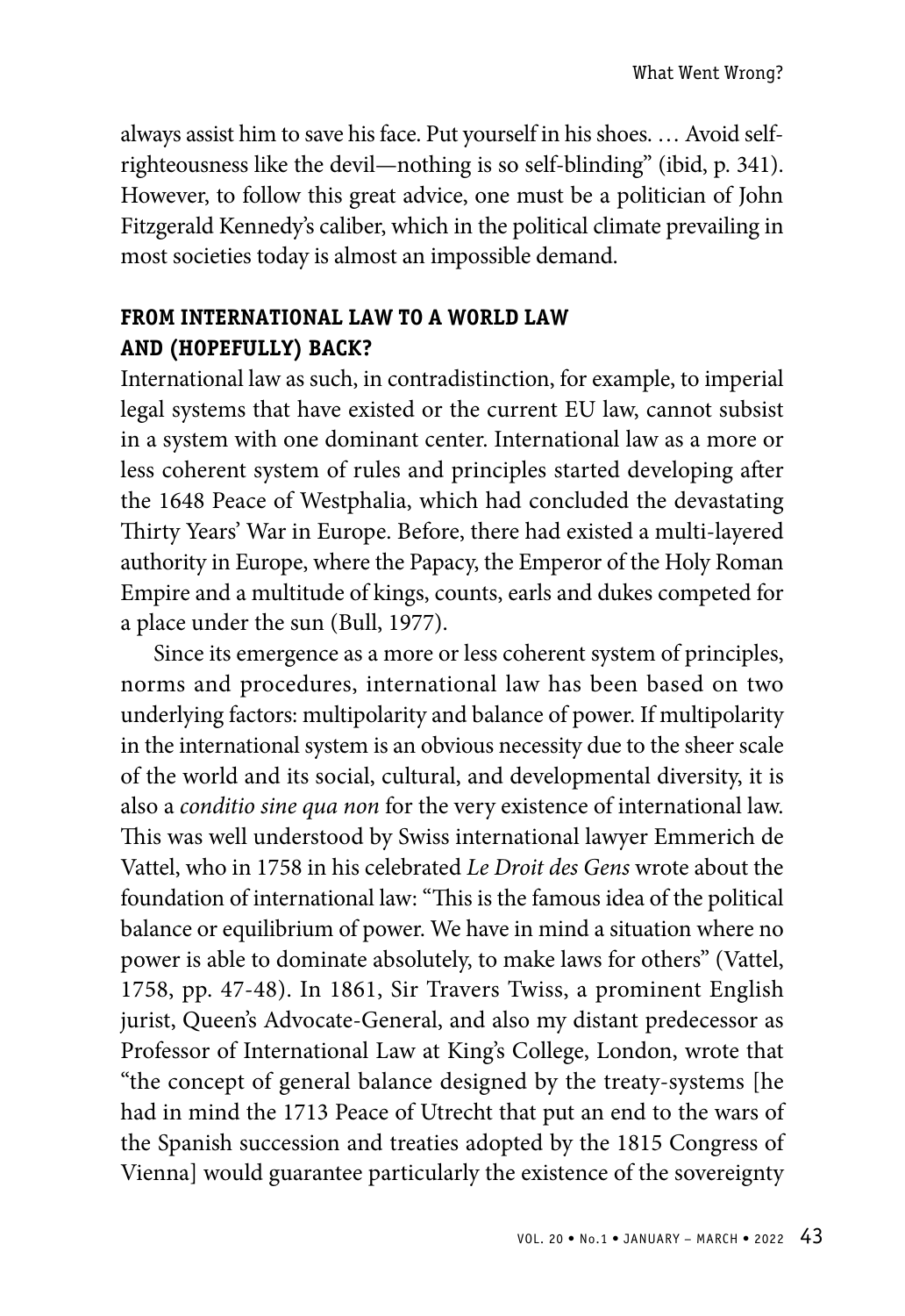of less powerful nations against the more powerful states" (Twiss, 1861, p. 140). Without a counterbalancing power (powers), there would develop an imperial system where there is no place for independent entities. This is why Lassa Oppenheim wrote in the first edition (1905) of his famous treatise on international law: "Law of Nations can exist only if there is equilibrium, a balance of power, between the members of the Family of Nations" (Oppenheim, 1905, p. 73).

As was described above, after the fall of the Berlin Wall this precondition for the existence of more or less effective international law disappeared. In the relatively peaceful 1990s, when the hope that law could play an increasingly important role in international relations was still alive, many, particularly in the West, saw these changes as steps in progressive development of international law that was leaving its outdated Westphalian mode behind. However, there were some who noticed the seeds in interpretation of law and practices that were leading not to the strengthening of international law but to its undermining.

The post-Cold War unipolar moment led to attempts to transform existing international law into a unipolar normative system controlled by a single center, which had no room, desire or need for counterbalancing it. For a while, it seemed that the world and international law would indeed evolve in that direction. The widespread use of military force for humanitarian purposes—authorized by the UN Security Council (therefore lawful, though not always legitimate) or bypassing the Council (therefore illegal but legitimate for some states and experts), the rapid evolution of international criminal law and jurisdiction and high expectations that this could change the world for the better, the diminishing role of state sovereignty and almost complete neglect of the principle of non-interference in domestic affairs—were all signs of the emerging world law to replace traditional international law. International law was undermined by attempts to create a unipolar law for the unipolar world.

In my opinion, although the international system that had existed before the fall of the Berlin Wall was not up to noble ideals, there was not much wrong with international law. There is always a gap between normative requirements of law and reality. Law must be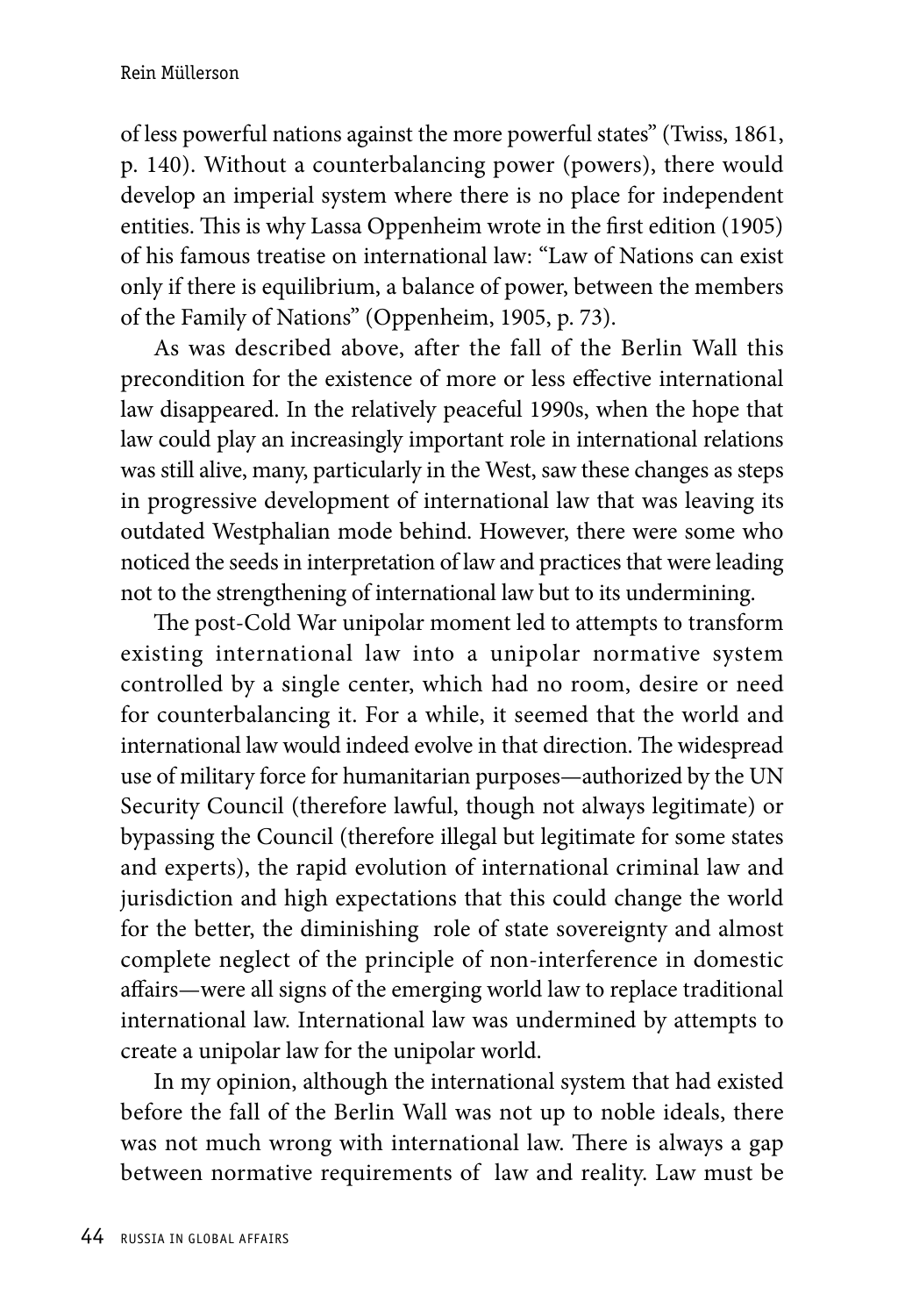better than the factual order to uplift the latter to legal expectations. Yet the current state of the international system corresponds even less to the fundamental principles of international law than was the case before the 1990s. The principles enshrined, for example, in Article 2 of the UN Charter and in the 1970 Friendly Relations Declaration have weakened while new generally agreed norms of equal importance have not emerged and can hardly emerge in the current geopolitical ambiance. The main reason is the clash of the two incompatible visions of the future world: concentric and polycentric, as well as following from those visions—different understanding of the nature of the law for the future world, namely, should it be a kind of world law or international law? Especially dangerous is the situation in the center of Europe where a Western military alliance, NATO, using the temporal weakness of Russia has moved to the borders of its erstwhile enemy. On February 17, 2022, French Foreign Minister Jean-Yves Le Drian said in an interview to the *Financial Times*: there are "no more rules" governing European security and stability because arms control pacts covering everything from intermediate-range nuclear missiles to transparency on military force movements have become "nearly obsolete or irrelevant" (Financial Times, 2022). And this situation is characteristic of several other parts of the world.

Today, notwithstanding Kantian hopes that prevailed at the end of the Cold War, the world is increasingly revealing its Hobbesian characteristics. At the turn of the current century, instead of following Kantian instincts, we should have concentrated our efforts on taming Hobbesian reflexes. Unfortunately, many of us, like myself, and, much more importantly, those like Mikhail Gorbachev, acting upon our naïve beliefs, contributed to the rise to power of those who highjacked positive but unripe fruits that had emerged at the end of the Cold War. Yet, on a more optimistic note, I believe that not all is lost. It is necessary to work for a realistically achievable status of international relations where no state, or a group of states, would impose its visions and values on the whole world that is too big and diverse to be ruled from one center. The main role of international law should be prevention and resolution of misunderstandings, tensions, and conflicts between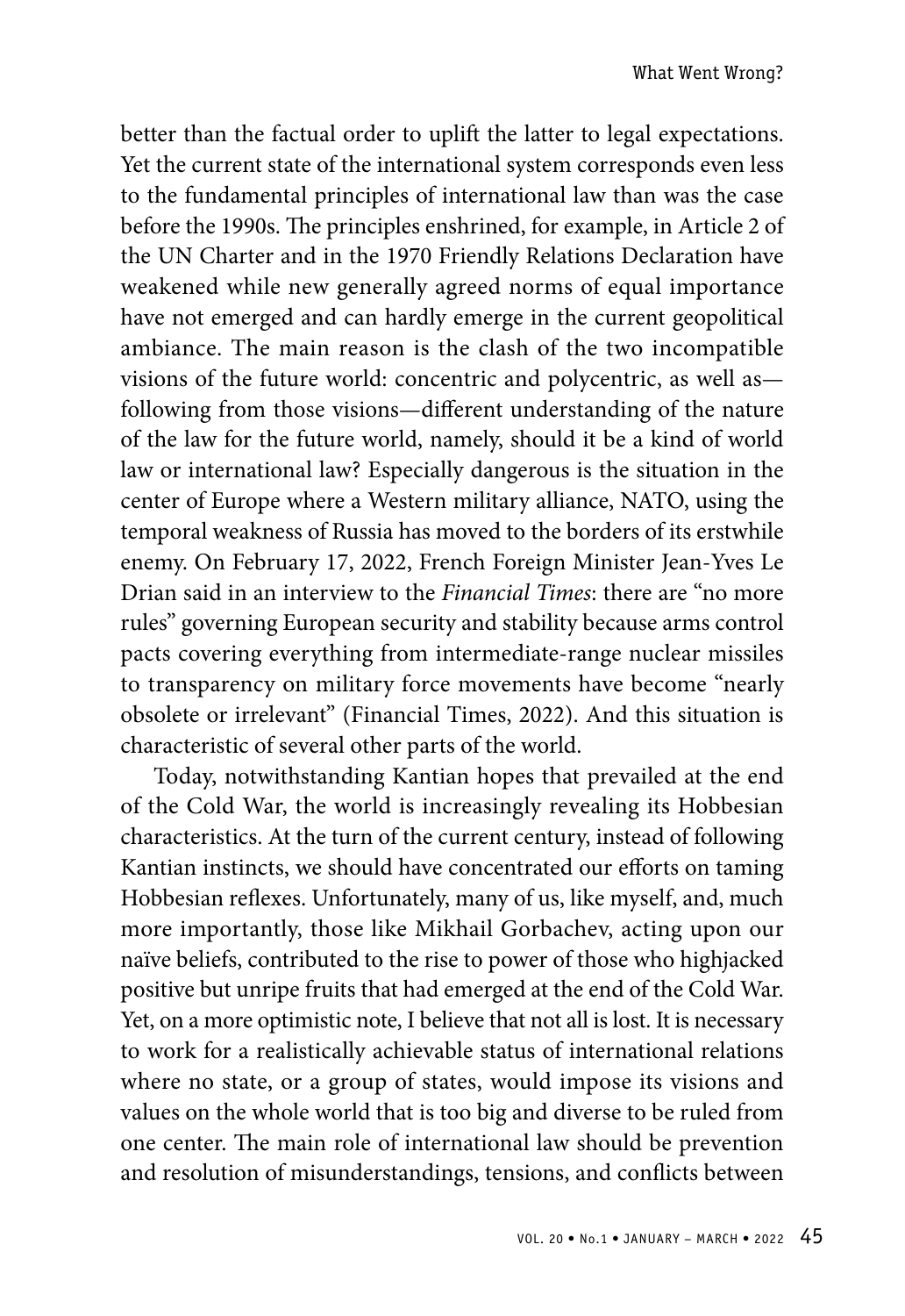states, which would not try to impose uniformity on differing societies. The latter simply does not work. Moreover, it is counterproductive. I felt cautiously optimistic hearing Theresa May declare during her visit to Washington in January 2017: "The days of Britain and America intervening in sovereign countries in an attempt to remake the world in our own image are over" (May, 2017). The British prime minister vowed never to repeat the "failed policies of the past," referring to Western military interventions in Iraq and Afghanistan and breaking from "liberal interventionism" advocated by her distant predecessor Tony Blair and carried to the fruition by her immediate predecessor David Cameron. The latter, together with President Sarkozy of France and President Obama of the United States, who was leading from behind, ruined Libya with disastrous consequences for the whole world. The tragedies that are happening today in Mali, Burkina Faso and other countries of Sahel all stem from what Charles Maurice de Talleyrand-Périgord would have described as "worse than a crime, a mistake." I would say, a terrible mistake, but also a crime.

Not only military interventions have all been failures; intervening in domestic affairs of other countries by means of economic sanctions or political pressure, if not authorized by the UN Security Council, have more often than not made things worse. Hubert Védrine, former French foreign minister, was right in emphasizing in 2016 that "democracy and human rights will progress in the future much less through the prescriptions and interference from the outside by the West than through dependence on the internal dynamics of individual societies" (Vedrine, 2016; see also Müllerson, 2009).

Naïve (for many) and hypocritical (for quite a few) attempts to unify the world have made it even more fragmented. A new greatpower rivalry and confrontation is here and there. The Summit of Democracies, organized quite dishonestly in terms of the choice of the participants, naturally turned fruitless. The very idea of such a gathering is extremely reckless and worrying. Jean-Mari Guéhenno is right when he insightfully writes about the need for a new Copernican revolution, this time not in astronomy but in world affairs: "Today we need a radical reconfiguration of the picture of the world, similar to the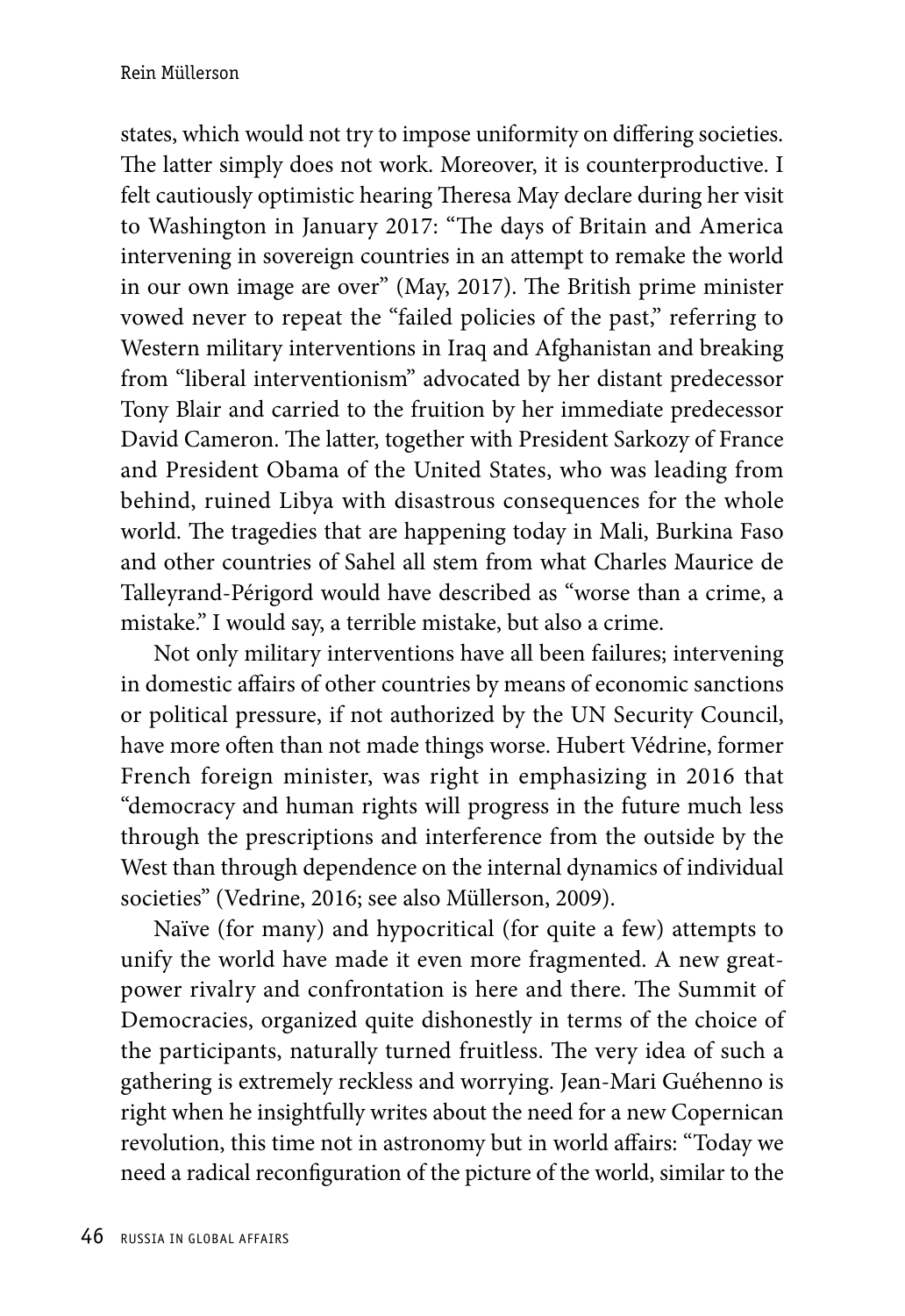one that happened five hundred years ago. It must help us leave behind the Western-centric picture of the world and embrace the humanity in all its diversity. It is necessary to see world history not as an unstoppable movement towards worldwide liberal democracy. We must find a more adequate and less simplistic way of describing the world than the one where democracies oppose dictatorships" (Guéhenno, 2021, p. 248). In his well-argued opinion, one of the biggest mistakes made by many in the West is that it reduces the complexity of the world to two modes of organization of power: autocracy and democracy (ibid, p. 328).

Democracy is not something like God, motherhood or apple-pie. It is a form of the political organization of society, probably the best so far that has ever existed. But today the notion of democracy has acquired almost religious connotation and is claimed to be the only universal religion, to which naïve believers in democracy and opponents of democracy alike are paying lip-service. All other political forms of organization of society are ostracized as being beyond the pale and inevitably—sooner or later—giving way to democracy, preferably with the adjective 'liberal'. In my opinion, this is a dangerous illusion. There is a lot of duplicity in such beliefs. We have seen failures of exporting democracy to the Middle East. At best, after temporary euphoria—inside a country and even more so in the outside expert community—these societies reverted to their authoritarian past; at worst, they imploded with horrendous effects for the local people, as well as for the wider world. Responsible authoritarianism may be better for many societies. Ostracizing political regimes that do not correspond to the liberal-democratic model and are closer to the authoritarian end of the spectrum is usually counterproductive. The world is not flat, and we do not live (yet, if ever) in a global village.

## **NOW, WHAT CAN BE DONE?**

How could the world come out from this conflict with minimum damage and without paving the way for new conflicts? There have been different ways of ending armed conflicts among which I would single out two opposites: the 1815 Congress of Vienna that drew a line under the Napoleonic Wars, and the 1919 Treaty of Versailles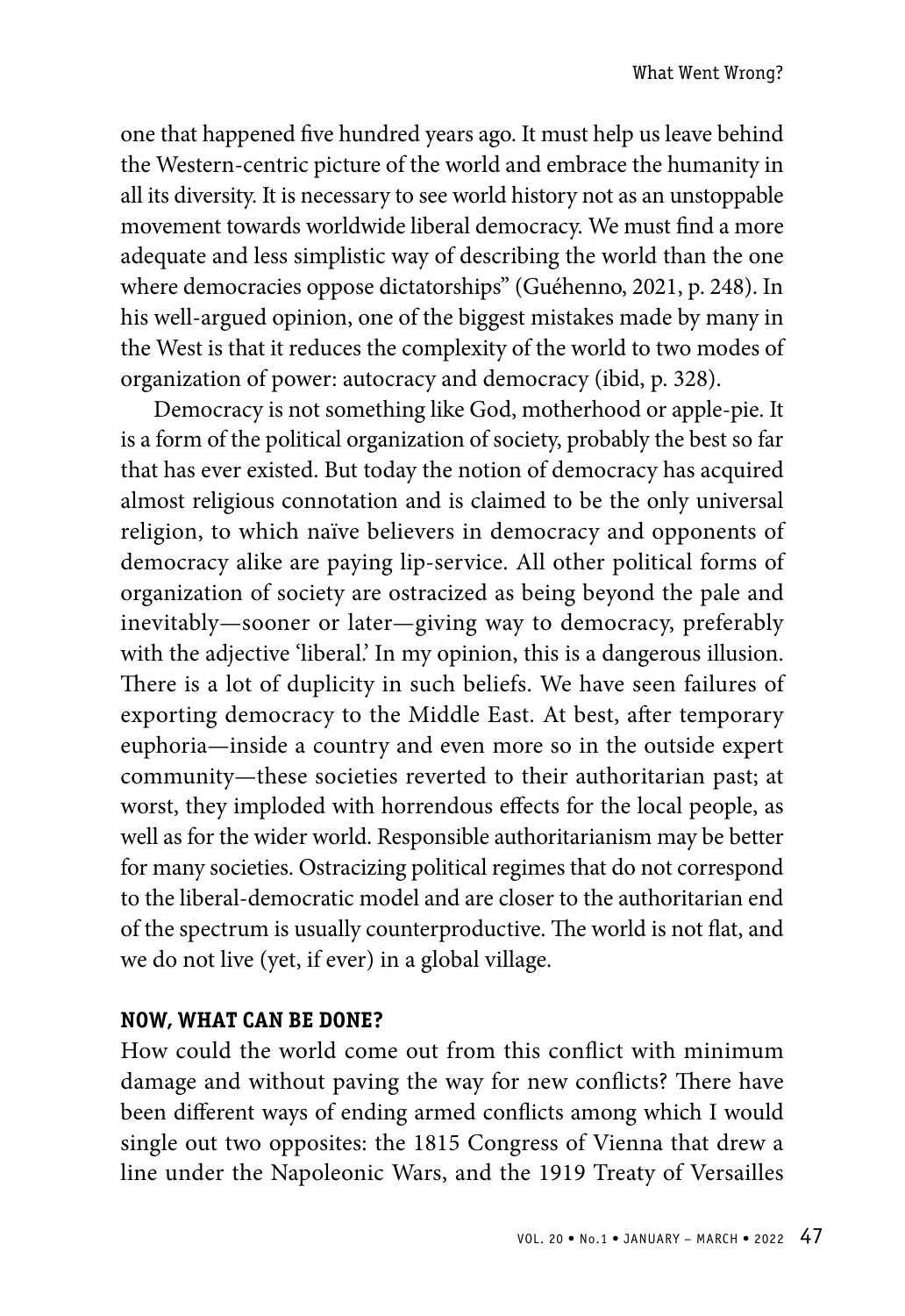that ended WWI. While the latter paved the way for WWII, forcing some historians to view these two world wars as different stages of the same war, the former guaranteed relative peace in Europe for almost a century. The Treaty of Versailles not only humiliated and weakened Germany but also excluded it from what could be considered a Concert of Europe for the 20th century—the League of Nations. This was quite different from what the 1815 Congress of Vienna had done: France that had willfully invaded other European nations became a party to the Concert of Europe, though without Napoleon, yet with Talleyrand.

The Cold War ended with the triumph of the United States. Russia, notwithstanding all the efforts of its leaders in the 1990s to please Washington and be liked by the West, was never included in the European security structures led by the U.S. and centered on NATO. This means that the Cold War ended with arrangements that were closer to the Versailles mode of ending conflicts, with terrible consequences, as we see today. Now the question is: Will the world leaders, after the arrival of relative calm in Ukraine, choose the way of Clemens von Metternich and Viscount Castlereagh or those who after WWI paved the way for a new conflict?

Even if justifiable, moral indignation, especially when whipped up to consolidate the ranks, is a poor guide in foreign policy decisionmaking. This is true for all sides. It goes without saying that the fighting should be stopped, and Ukrainian sovereignty respected. Ukraine's best, maybe only, option would be neutrality because *"Fiat iustitia, et pereat mundus"* is a terrible maxim.

## **References**

Acheson, D., 1963. The Cuban Quarantine – Implications for the Future. *Proceedings of the American Society of International Law.*

Bull, H., 1977. *Anarchical Society: A Study of Order in World Politics.* London: Macmillan. Cooper, R., 2021. *The Ambassadors: Thinking about Diplomacy from Richelieu to Modern Times.* Weidenfeld & Nicolson.

Damrosch, Lori F. and R. Müllerson (eds.), 1995. *Beyond Confrontation: International Law for the Post-Cold War Era.* Boulder: Westview Press.

Declaration, 1970. *Declaration of Principles of International Law concerning Friendly Relations and Cooperation among States in Accordance with the Charter of the United*